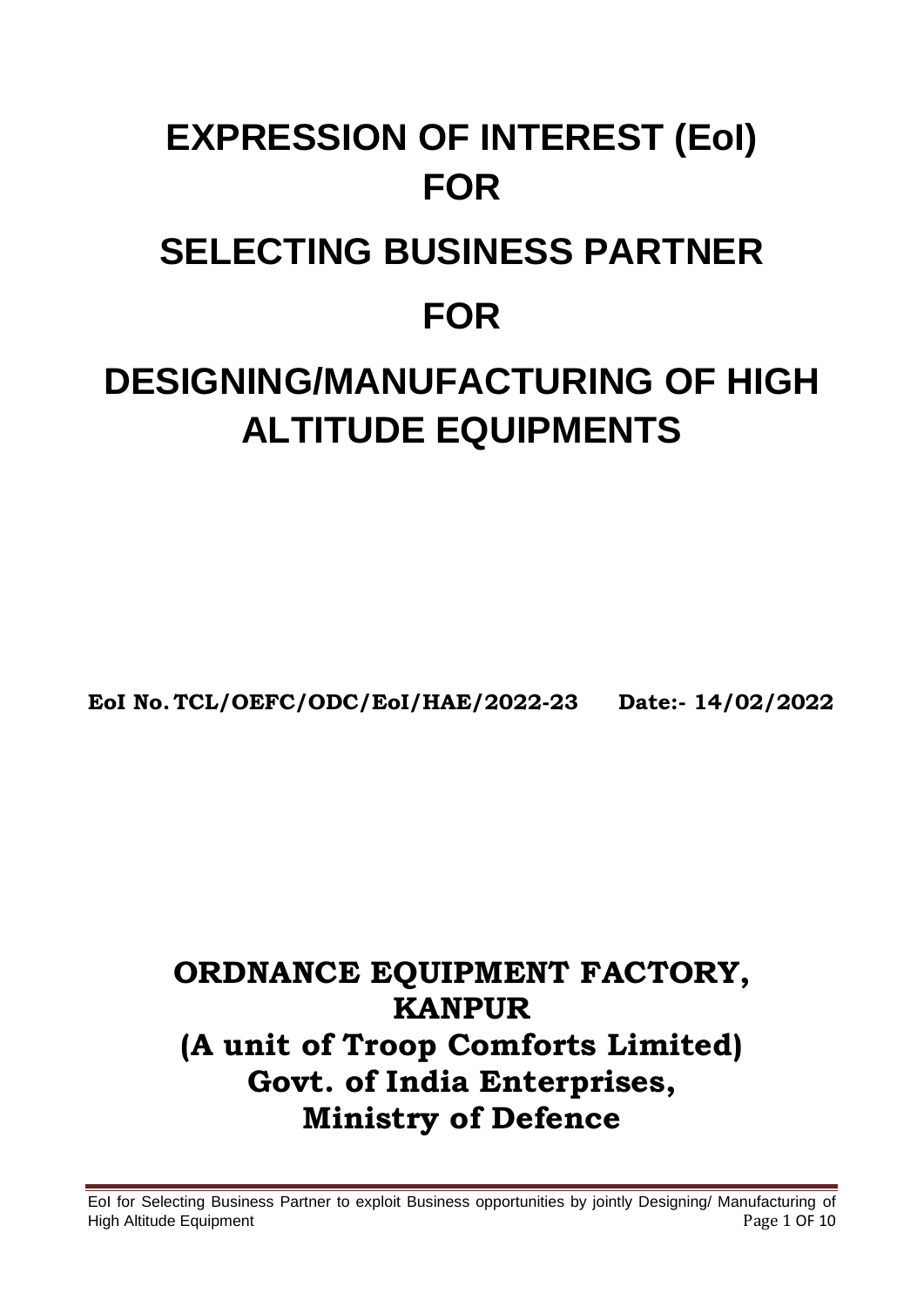## **PART – I**

#### **1. OBJECTIVE OF EXPRESSION OF INTEREST (EoI)**

The objective of this Expression of Interest (EoI) is to have MoU with an Indian enterprise to become Business Partner for Designing/Manufacturing of all types of High Altitude Equipments in the form of complete units or parts thereof.

#### **2. EoI ISSUING AUTHORITY:**

This Expression of Interest (EoI) is issued by OEFC, a Unit of Troop Comfort Limited, Govt. of India Enterprise, Ministry of Defence, intended to short-list potential bidders. OEFC decision with regard to the short -listing of bidders through this EoI shall be final and the OEFC reserves the right to reject any or all the bids without assigning any reason.

| SI.<br>No.   | <b>Item</b>                                           | <b>Description</b>                                                                                                                                                                                          |
|--------------|-------------------------------------------------------|-------------------------------------------------------------------------------------------------------------------------------------------------------------------------------------------------------------|
| 1            | <b>Project Title</b>                                  | <b>Expression of Interest (EoI) for selecting Business</b><br>Partner to exploit Business opportunities by jointly<br><b>Designing/Manufacturing</b><br><b>Altitude</b><br>High<br><b>of</b><br>Equipments. |
| $\mathbf{2}$ | Eol No. & Date                                        | TCL/OEFC/ODC/Eol/HAE/2022-23 Dt. 14.02.2022                                                                                                                                                                 |
| 3            | <b>ProjectInitiator Details</b>                       |                                                                                                                                                                                                             |
|              | Department                                            | <b>Ordnance Equipment Factory, Kanpur</b><br>A Unit of Troop Comfort Limited                                                                                                                                |
|              | <b>Contact Person &amp; Contact</b><br><b>Details</b> | Shri: Kuldeep Kumar                                                                                                                                                                                         |
|              |                                                       | Phone: 0512-2311181 (Extn 3070)                                                                                                                                                                             |
|              |                                                       | Mobile: 81056 06388                                                                                                                                                                                         |
|              |                                                       | Email: kuldeepkumar@ord.gov.in                                                                                                                                                                              |
|              |                                                       | <b>Ordnance Equipment Factory</b><br>A unit of Troop Comforts Limited, Kanpur<br>$U.P. - 208001.$<br>Ph. No.0512-2311181-85<br>Email: oefc@ord.gov.in; oefcnd@ord.gov.in                                    |
| 4            | Submission of Proposal                                | The General Manager<br><b>Ordnance Equipment Factory</b><br>Kanpur, U.P. - 208001<br>Email: oefc@ord.gov.in; oefcnd@ord.gov.in                                                                              |
| 5            | Website                                               | https://www.troopcomfortslimited.co.in                                                                                                                                                                      |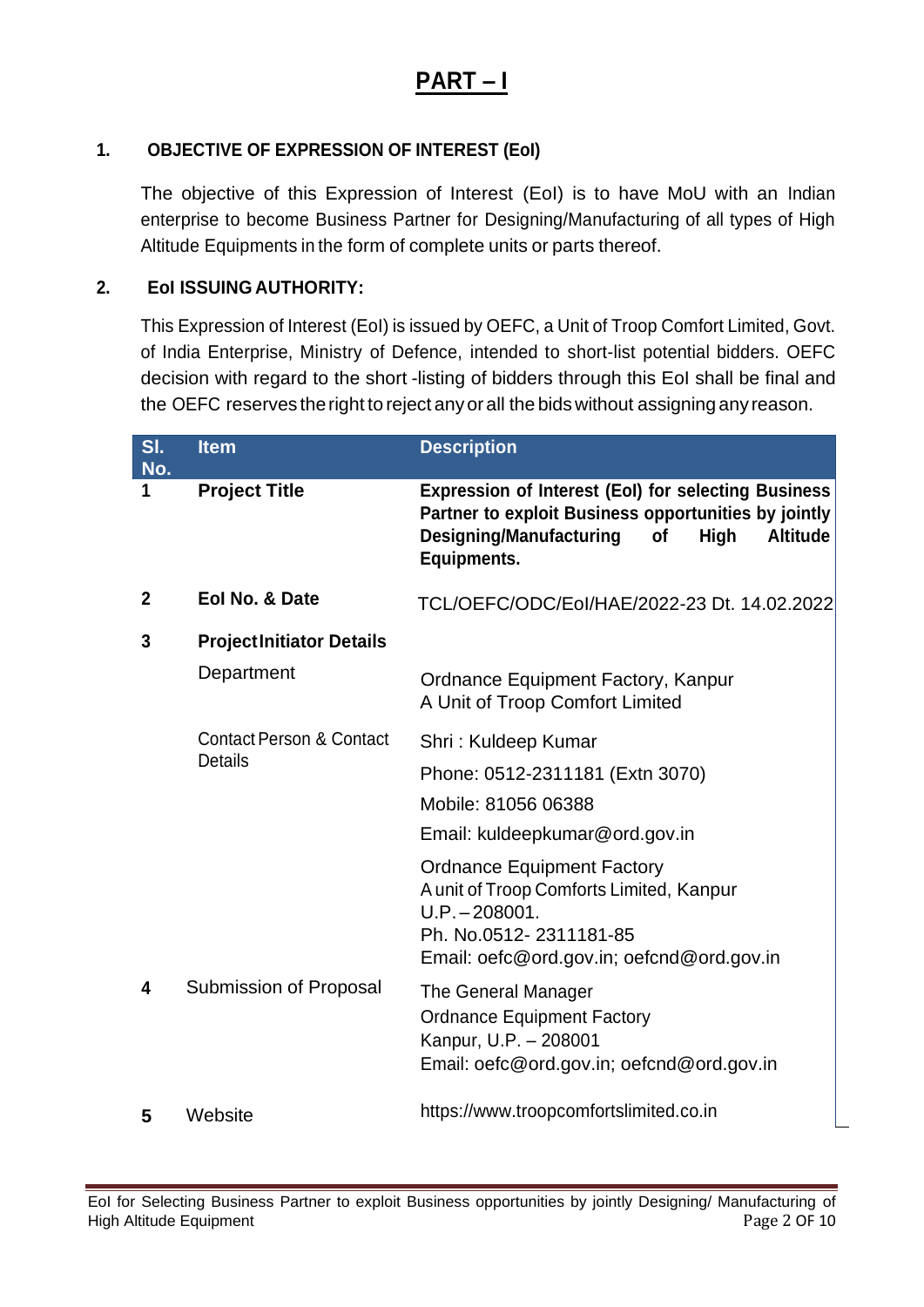#### **3. TENTATIVE CALENDAR OF EVENTS**

The following table enlists important milestones and timelines for completion of bidding activities:

| S. No | <b>Milestone</b>                                            | Date and time<br>(dd-mm-yyyy;<br>hh:mm) |
|-------|-------------------------------------------------------------|-----------------------------------------|
| 1.    | Release of Expression of Interest (EoI)                     | 14/02/2022                              |
| 2.    | Last date for submission of written questions by<br>bidders | 21/02/2022; 17:00 Hrs                   |
| 3.    | Response to the Queries                                     | 23/02/2022; 17:00 Hrs                   |
| 4.    | Last date for Submission of Eol Response                    | 26/02/2022; 17:00 Hrs                   |
| 5.    | <b>Opening of EolResponses</b>                              | 28/02/2022; 11:00 Hrs                   |
| 6.    | Declaration of Short listed Firms                           | To be informed later                    |

#### **4. AVAILABILITY OF THE EoIDOCUMENTS**

EoI can be downloaded from the website https://www.troopcomfortslimited.co.in. The bidders are expected to examine all instructions, forms, terms, project requirements and other details in the EoI documents. Failure to furnish complete information as mentioned in the EoI documents or submission of a proposal not substantially responsive to the EoI documents in every respect will be at the bidder's risk and may result in rejection of the proposal.

#### **5. VENUE &DEADLINE FOR SUBMISSION OF PROPOSALS**

Proposals, in its complete form in all respects as specified in the EoI, must be submitted to OEFC, at the following address/mail:

> **The General Manager Ordnance Equipment Factory Kanpur, U.P. – 208001 Email: oefc@ord.gov.in; oefcnd@ord.gov.in**

OEFC may, in exceptional circumstances and at its discretion, extend the deadline for submission of proposals by issuing an addendum to be made available on the OEFC website, in which case all rights and obligations of OEFC and the bidders previously subject to the original deadline will thereafter be subject to the deadline as extended.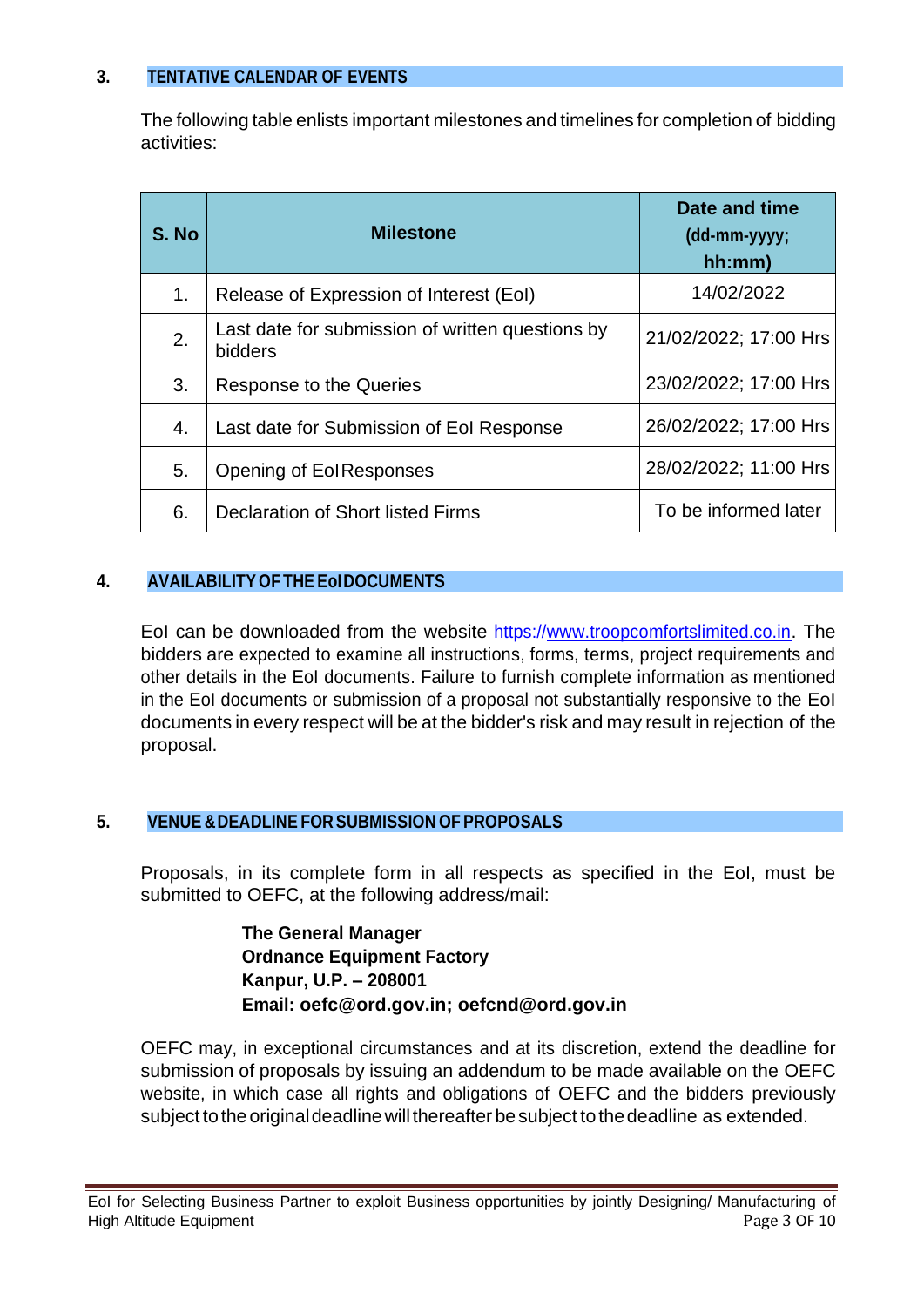## **PART – II**

## **EXPRESSION OF INTEREST (EoI)**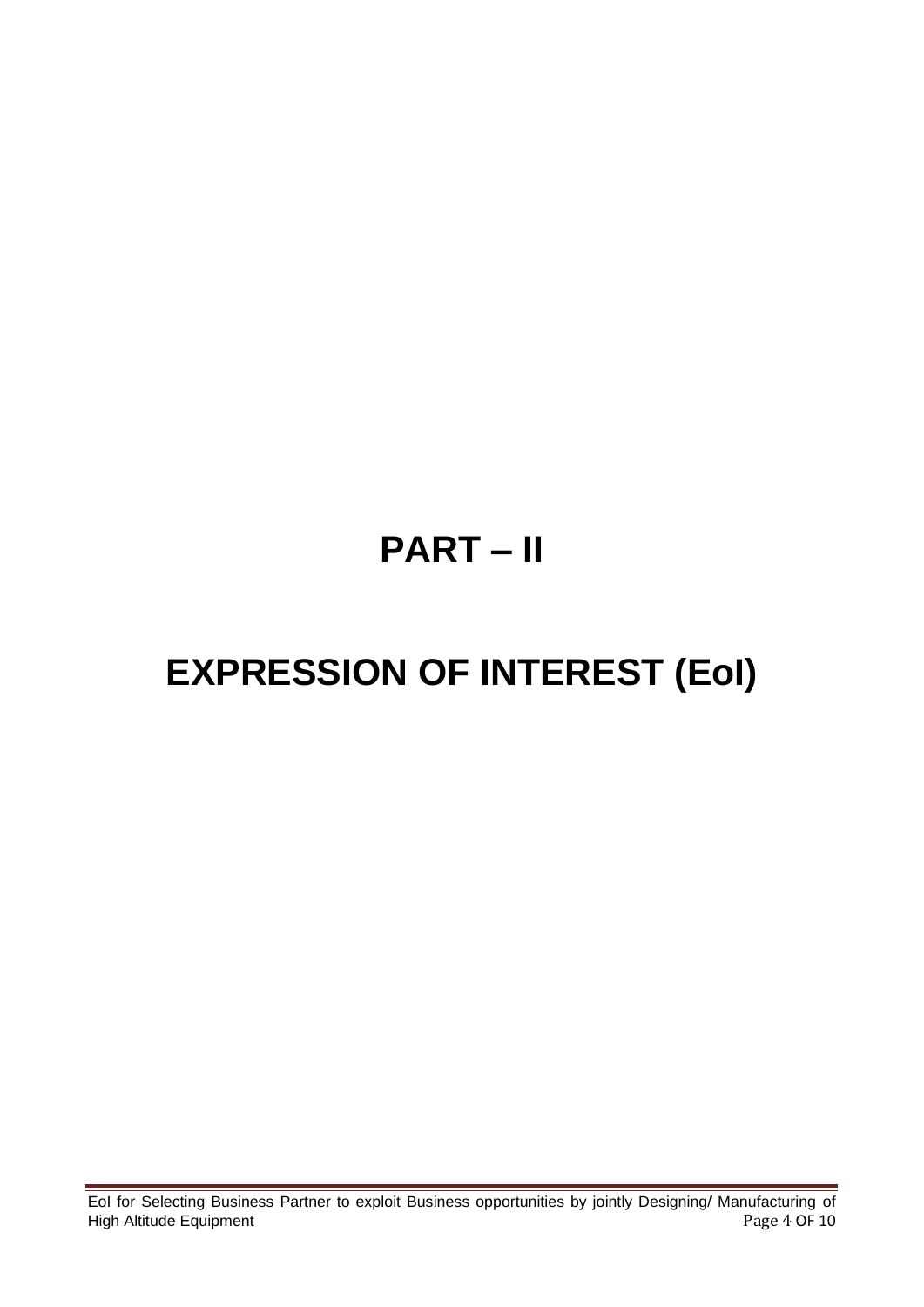#### **ORDNANCE EQUIPMENT FACTORY, KANPUR (A unit of Troop Comforts Limited) Govt. of India Enterprises, Ministry of Defence**

#### **EXPRESSION OF INTEREST (EOI) FOR SELECTING BUSINESS PARNER FOR DESIGNING/MANUFACTURING OF HIGH ALTITUDE EQUIPMENTS**

#### **EoI No.: TCL/OEFC/ODC/EoI/HAE/2022-23 Dated: 14/02/2022**

**SUB: Expression of Interest (EoI) for selecting Business Partner to exploit Business opportunities by jointly Designing/Manufacturing of High Altitude Equipments**

#### **1. INTRODUCTION**

- Ordnance Equipment Factory, Kanpur (OEFC) is a unit of Troop Comforts Limited, Govt of India Enterprise, Ministry of Defence. Troop Comforts Limited is a Public Sector Undertaking incorporated on 01<sup>st</sup> October 2021 under the companies Act, 2013(18 of 2013) with 100 % equity share held by Government of India. Prior to this, OEFC was part of erstwhile OFB (Ordnance Factory Board) under Deptt. of Defence Production, Govt. of India.
- Ordnance Equipment Factory, Kanpur is involved in manufacturing of Troop comforts Equipment such as TEFS 4M/2M, Tent Arctic various sizes, Sleeping Bags, various types of Boots, Bukharis, etc. for Indian Armed Forces, CAPFs of MHA, State Police and Civilian Market.
- OEFC state of the art NABL Accredited Laboratory for all kind of input material & Garniture inspection.

#### **2. OBJECTIVE:**

The objective of this Expression of Interest (EoI) is to have MoU with an Indian enterprise to become Business Partner for Designing /Manufacturing of High Altitude Equipments.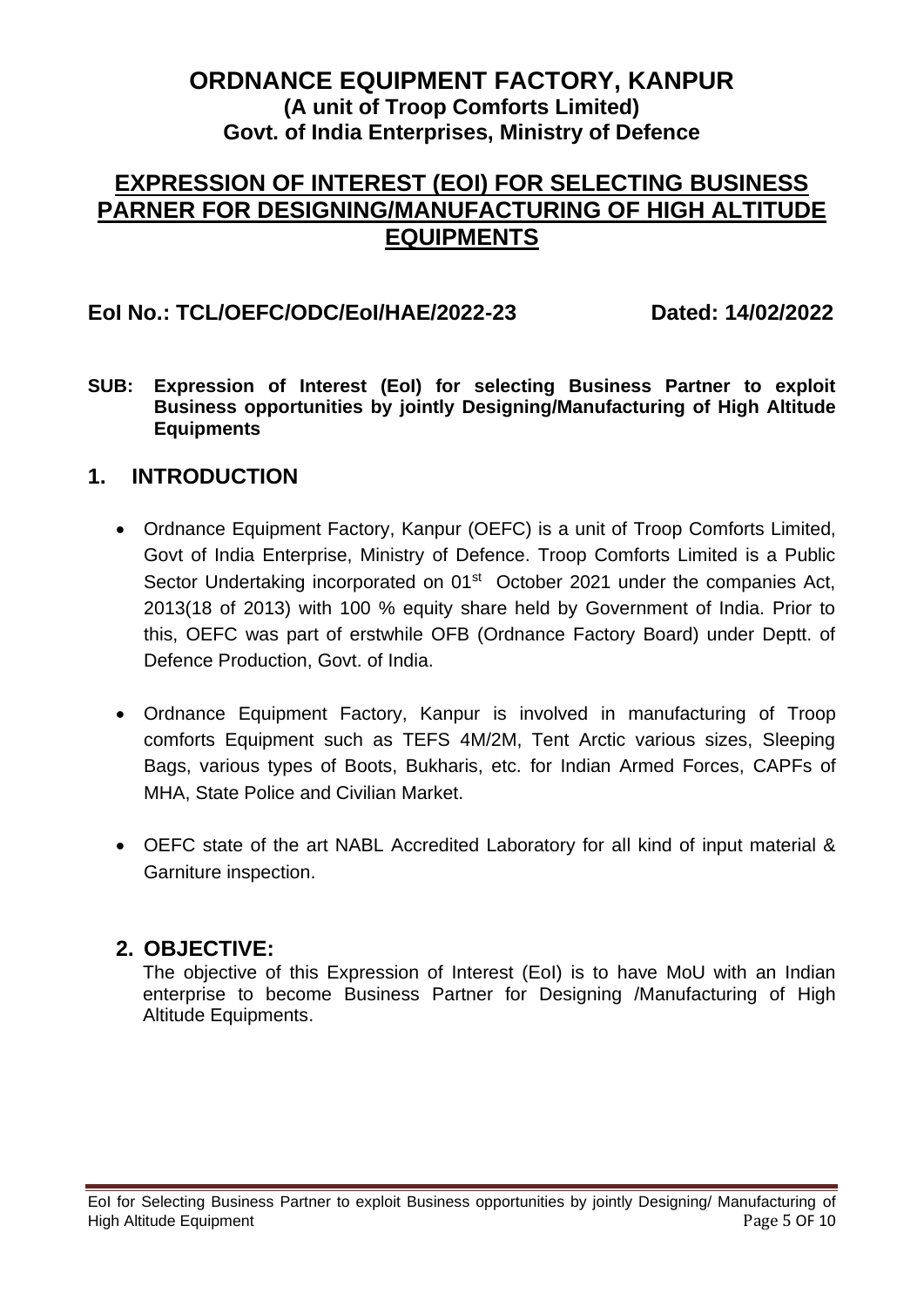#### **3. GENERAL INFORMATION:**

- a) The intended partner firm must have all technical and production facilities for manufacturing of High Altitude Equipments confirming to Qualitative Requirements of user. The firm should be able to supply/support either the complete units or part/sub-assemblies/accessories (add-ons) depending on the requirement.
- b) The firm must have designed, developed & manufactured the subject items with minimum 50% of indigenous content. If they have collaborated with any foreign technology partner, the nature of such collaboration and technology area must be clearly stated in their offer.
- c) This EoI is not a part of bidding process and submission of any information against this EoI or any other additional information do not automatically entitle them to claim to qualify and/or any other right in any way.
- d) TCL reserves the right to seek additional information from participating firms, including detailed presentation of their proposal.
- e) TCL reserve the right, solely at its discretion to modify or issue another EoI at a later date without assigning any reason whatsoever.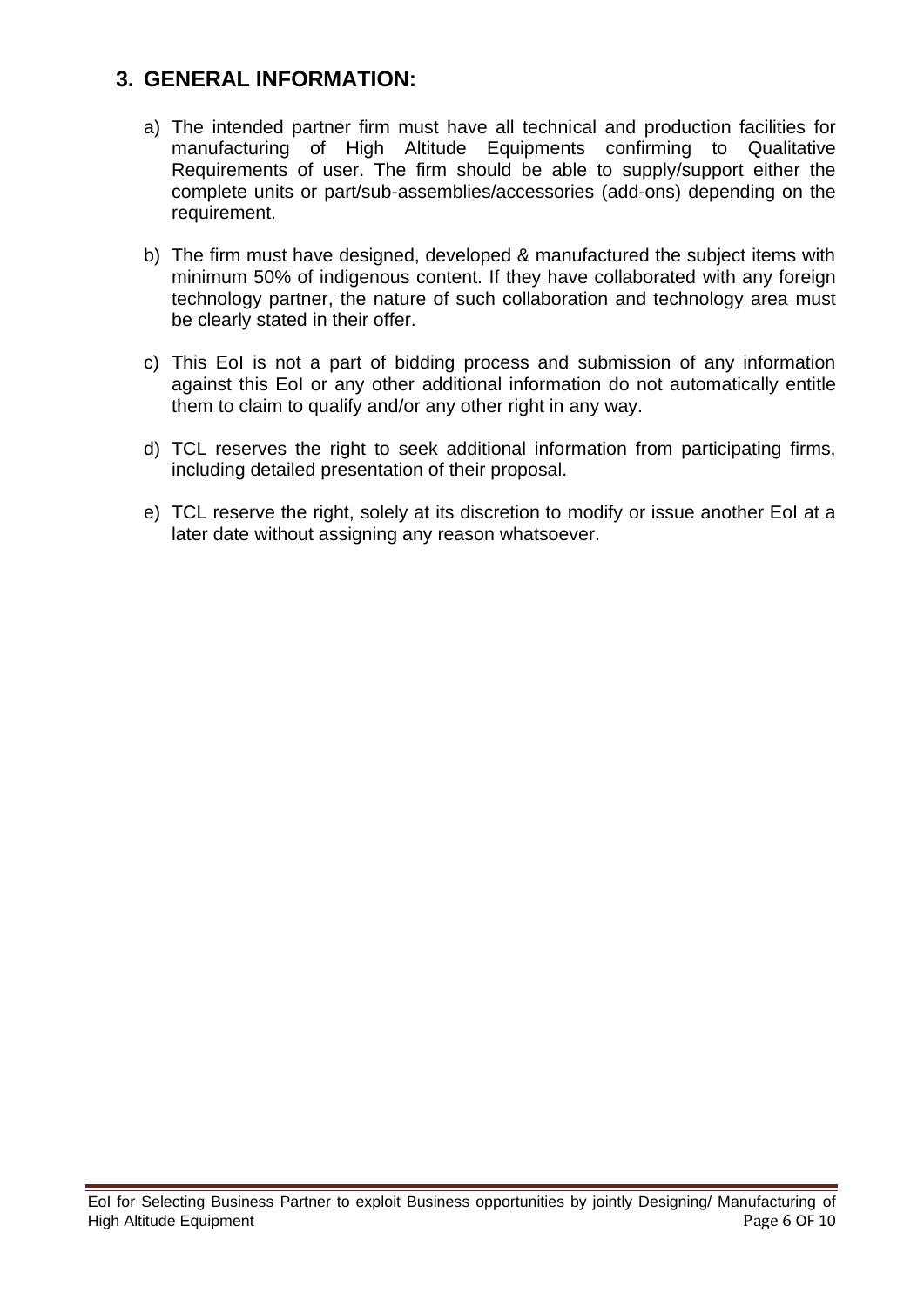### **4. DETAILS OF THE COMPANY:**

| a)           | Name of the Company                                                                                                                                         |                                                  |
|--------------|-------------------------------------------------------------------------------------------------------------------------------------------------------------|--------------------------------------------------|
| b)           | <b>Complete Address</b>                                                                                                                                     |                                                  |
| c)           | Nature of the Company                                                                                                                                       | Indian/Foreign/JV                                |
| d)           | <b>Ownership Status</b>                                                                                                                                     |                                                  |
| e)           | Category of Industry                                                                                                                                        | Startup/DPSU/ MSME/etc                           |
| f)           | Registrations available with Govt<br>Agencies:<br>(Please mention Registration No.,<br>date & enclose the Certificate):                                     | $\mathbf 1$ .<br>2.<br>3.<br>4.                  |
| g)           | Average Turnover for last 03 Years.<br>(Min Rs.02 Cr required) (Relaxable<br>for New Start-ups, whether Micro<br>& Small Enterprise (MSEs) or<br>otherwise) |                                                  |
| h)           | Net Worth of previous financial<br>year                                                                                                                     | Positive /Negative                               |
| i)           | Defence Industrial Licence, if any.<br>If Yes, enclose the details                                                                                          |                                                  |
| j)           | PAN/TAN/CIN/GST<br>(Enclose the certificate copy)                                                                                                           |                                                  |
| $\mathsf{k}$ | Balance Sheets of last 03 Financial<br>Years (Enclose copy)                                                                                                 |                                                  |
| $\vert$ )    | Name of Contact person with<br>communication details                                                                                                        | Name:<br>Phone/Mob No:<br>Email:<br>Whatsapp No: |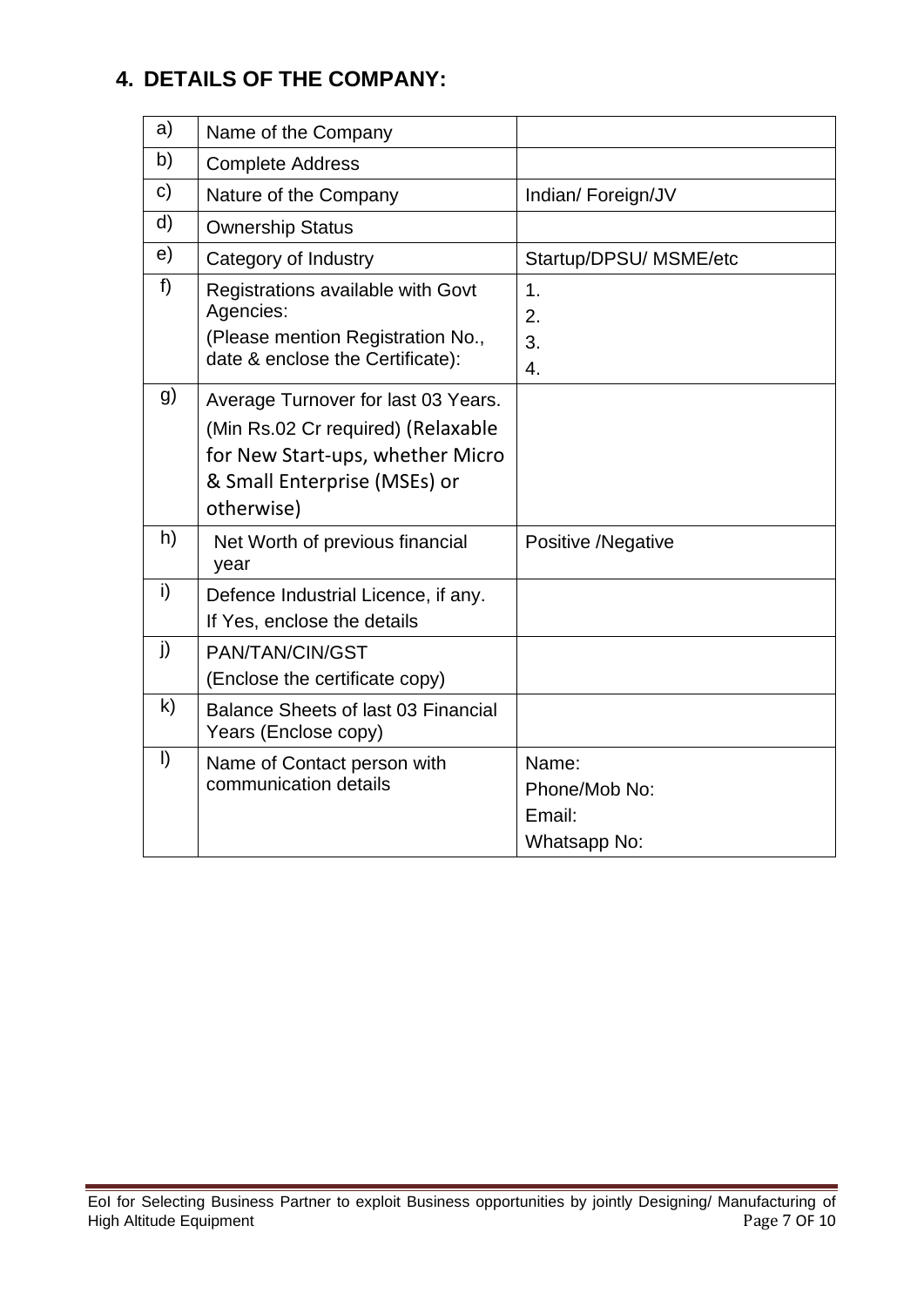### **5. DETAILS FOR TECHNICAL EVALUATION:**

| a) | Capability/Capacity<br>design<br>to<br>/develop/manufacture& supply the subject<br>items in the form of complete units or parts<br>thereof. | Yes/No    |
|----|---------------------------------------------------------------------------------------------------------------------------------------------|-----------|
| b) | Enclose the latest & complete Technical<br>Brochure of all the products/ technology<br>along with their annual production capacity.         | Yes/No    |
| c) | Enclose the complete details of Plant &<br>Machine along with their annual production<br>capacity.                                          | Yes/No    |
| d) | Enclose the details of Domestic supply<br>orders executed with Indian Armed<br>Forces/MHA etc                                               | Yes/No/NA |
| e) | Enclose the details of Export Supply<br>Orders, if any,                                                                                     | Yes/No/NA |
| f) | Enclose the details along with copy of<br>IPRs, if any                                                                                      | Yes/No/NA |
| g) | details<br>Enclose<br>the<br>Foreign<br><b>of</b><br>collaborations, if any.                                                                | Yes/No/NA |
| h) | Enclose details of In-House R&D setup, if<br>any.                                                                                           | Yes/No/NA |
| i) | of<br>National/International<br><b>Details</b><br>certification/accreditation along with copy,<br>if any.                                   | Yes/No/NA |
| j) | Any other relevant information                                                                                                              | Yes/No    |

#### **6. SHORT LISTING & SIGNING OF MoU:**

After evaluating the credentials, draft MoU shall be forwarded to the selected Business Partner. After confirmation of mutually agreed details of the draft MoU, the MoU shall be signed.

#### **7. OTHER REQUIREMENTS:**

The Participating Firms should also submit the following:

- i. Non-Disclosure Agreement
- ii. No Cost No Commitment confirmation.
- iii. An undertaking that firm is not debarred/blacklisted by any Government Organization/Department. (Format enclosed)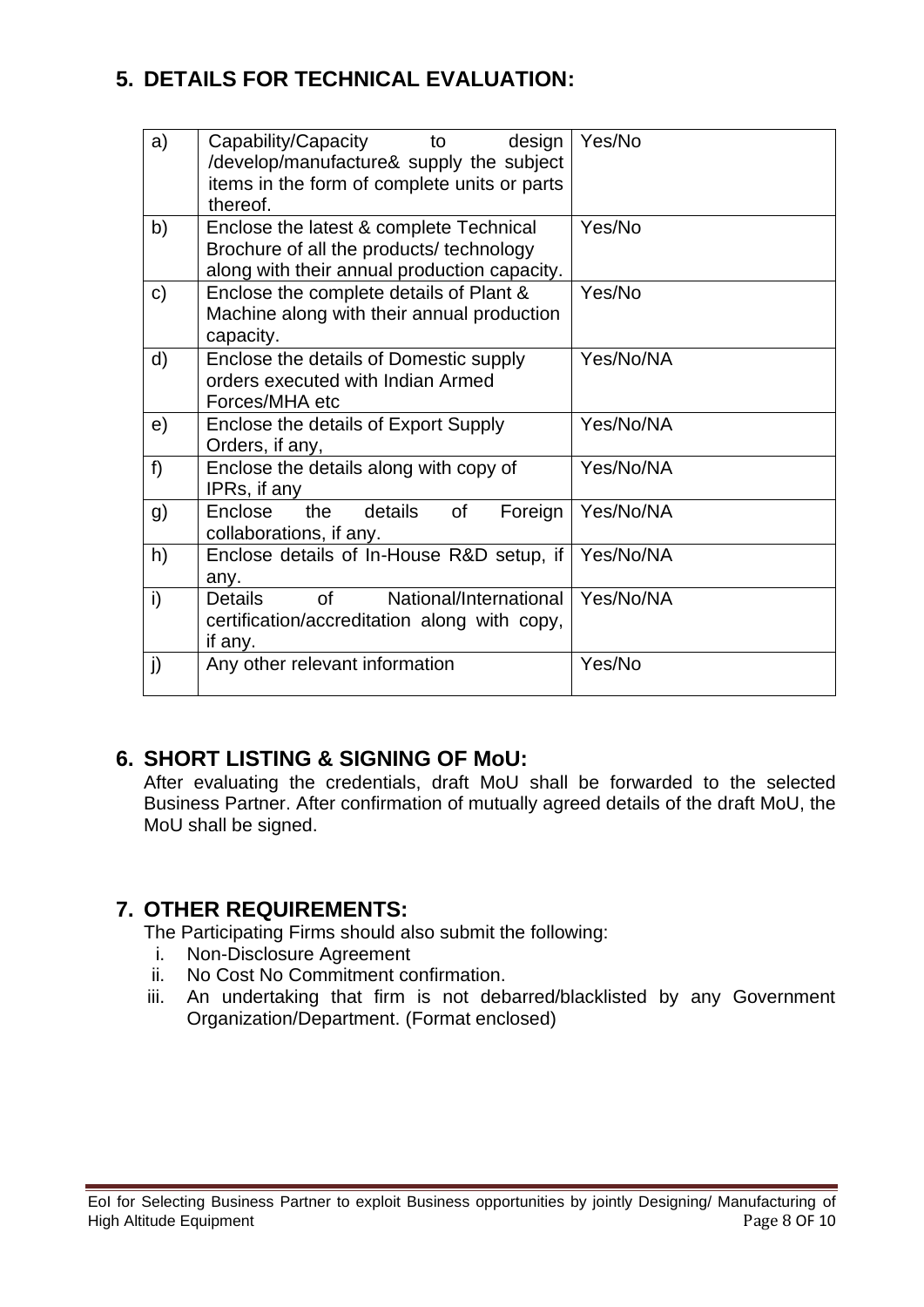#### **8. RESPONSE AGAINST THIS EXPRESSION OF INTEREST MAY BE SUBMITTED AT FOLLOWING ADDRESS:**

The General Manager Ordnance Equipment Factory Kanpur (UP) - 208001 Email: oefc@ord.gov.in; oefcnd@ord.gov.in

#### **9. DETAILS OF NODAL OFFICER:**

For any additional information or clarification correspondence can be made at following point of contact of OEF Kanpur:

Nodal Officer: Kuldeep Kumar Phone: 0512-2311181 (Extn 3070) Email: kuldeepkumar@ord.gov.in; oefcnd@ord.gov.in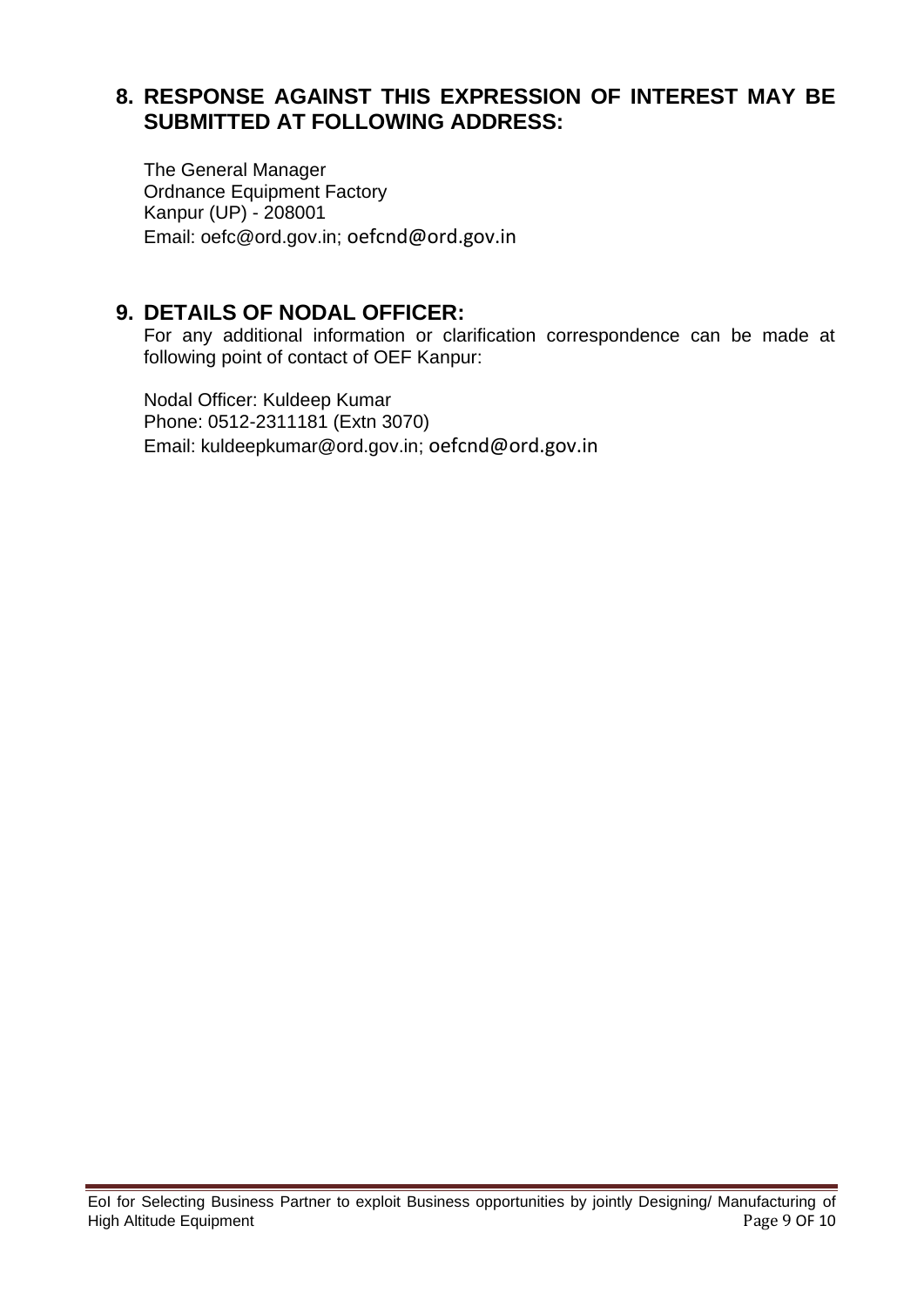#### **10. CHECK LIST FOR ENCLOSURES:**

Following is the Checklist for the documents to be attached with the EoI:

| i.    | Copy of Registration with Govt Agencies                                                                                         |  |
|-------|---------------------------------------------------------------------------------------------------------------------------------|--|
| ii.   | Copy of Defence Industrial Licence                                                                                              |  |
| iii.  | Copy of PAN/TAN/CIN/GST                                                                                                         |  |
| iv.   | Balance Sheet of last 03 financial years                                                                                        |  |
| ν.    | Non-Disclosure Agreement                                                                                                        |  |
| vi.   | No Cost No Commitment confirmation                                                                                              |  |
| vii.  | An undertaking that firm is not debarred/blacklisted<br>by any Government Organisation/Department.<br>(Format enclosed)         |  |
| viii. | Copy of latest & complete Technical Brochure of all<br>the products/ technology along with their annual<br>production capacity. |  |
| ix.   | Complete details of Plant & Machine along with<br>their annual production capacity.                                             |  |
| X.    | Copy of details of Domestic supply orders<br>executed with Indian Armed Forces/MHA etc                                          |  |
| xi.   | Copy of details of Export Supply Orders, if any,                                                                                |  |
| xii.  | Copy of IPRs, if any                                                                                                            |  |
| xiii. | Details of Foreign collaborations, if any.                                                                                      |  |
| xiv.  | Details of In-House R&D setup, if any.                                                                                          |  |
| XV.   | Copy of National/International<br>certification/accreditation                                                                   |  |
| XVİ.  | Any other relevant information                                                                                                  |  |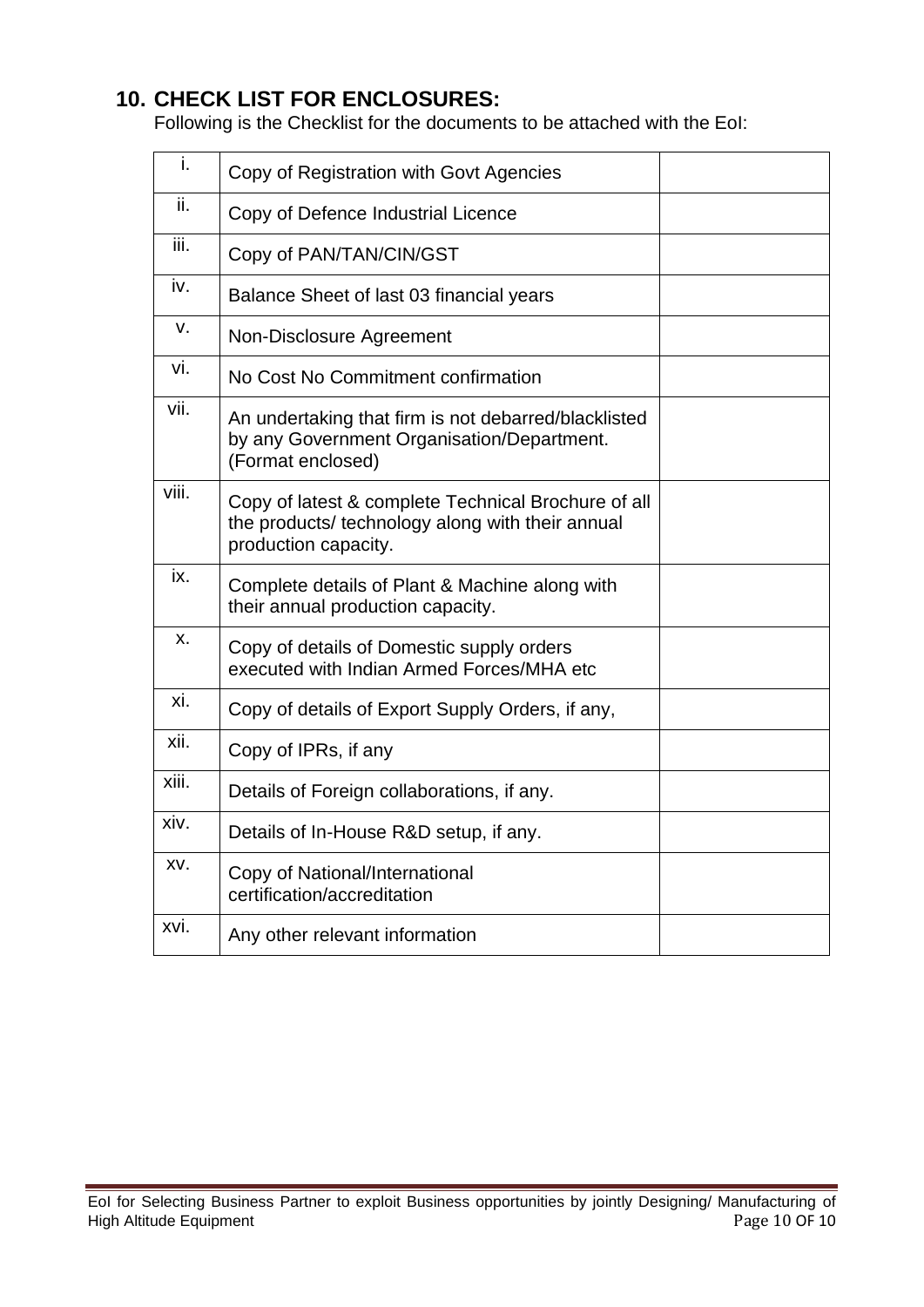EoI for Selecting Business Partner to exploit Business opportunities by jointly Designing/ Manufacturing of High Altitude Equipment **Page 11 OF 10** and the Page 11 OF 10